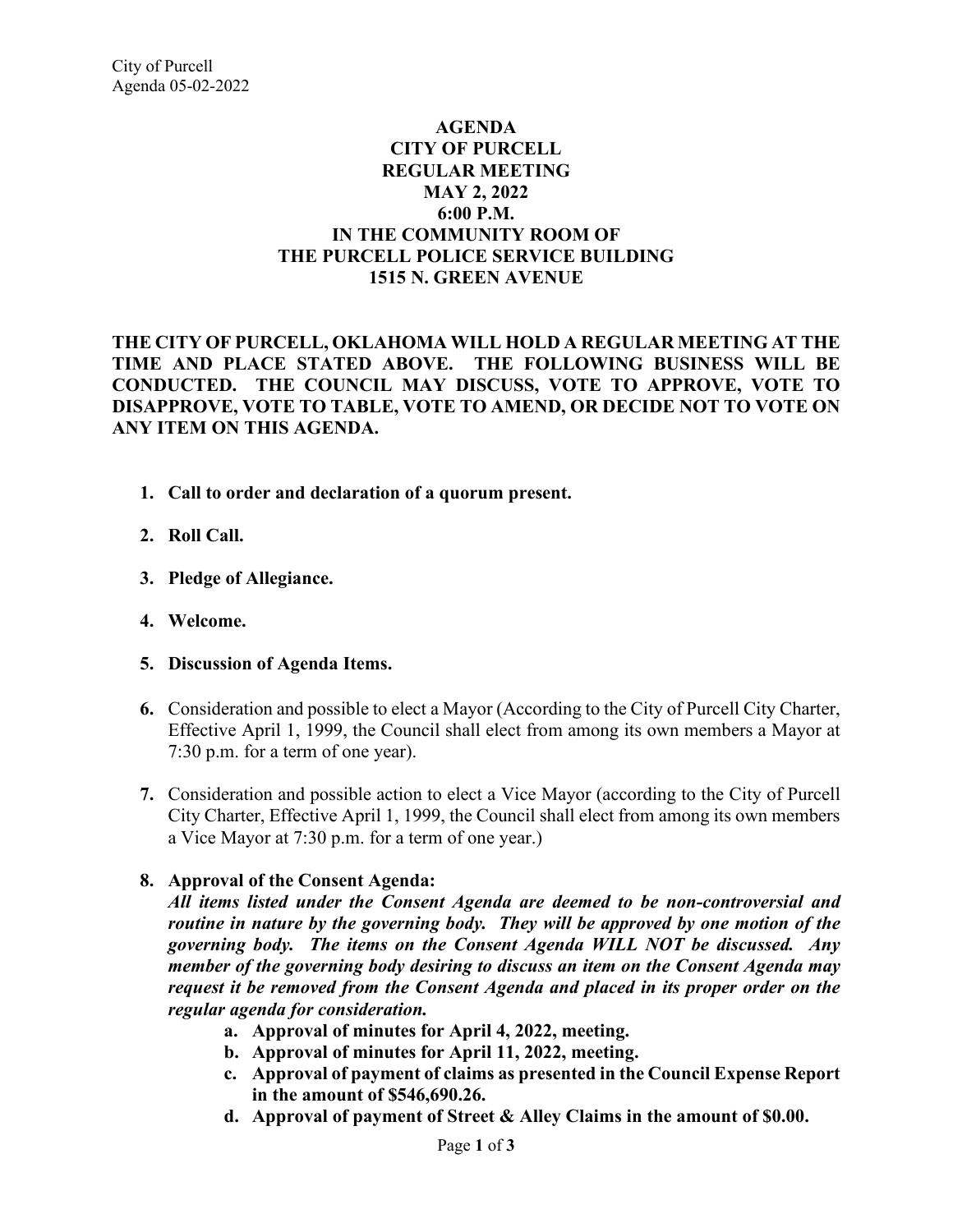- **e. Approval of payment for Unemployment Insurance in the amount of \$2,095.00.**
- **f. Approval of payment of Capital Improvement Claims in the amount of \$46,630.56.**
- **g. Approval of payment of Rural Fire Claims in the amount of \$813.85.**
- **h. Approval of payment of Cemetery Care in the amount of \$5.00.**
- **i. Approval of payment for Airport Authority Claims in the amount of \$4,216.88.**
- **j. Approval of estimated payroll in the amount of \$295,000.00.**
- **k. Approval of the Treasurer's Financial Report.**
- **l. Approval of the 2022-2023 Agreement for Library Services, Facilities and Maintenance.**
- **9. Consideration and possible action on items removed from the Consent Agenda.**
- **10. Presentation and discussion of the Treasurer's Financial Report.**
- **11. Presentation and discussion of the City Manager Report.**
- **12. Discussion and possible action to award a contract for 9th Avenue Paving Improvements, and authorizing the Mayor, Vice-Mayor, or City Manager to sign.**
- **13. Discussion and possible action to award a contract for Penn Avenue Bridge Water Line Relocation, State Job No. 33484(04), and authorizing the Mayor, Vice-Mayor, or City Manager to sign.**
- **14. Discussion and possible action to award a contract for Canadian Avenue Lift Station, and authorizing the Mayor, Vice-Mayor, or City Manager to sign.**
- **15. Discussion and possible action to approve the 2021-2022 Delta Public Transit Assistance Agreement.**
- **16. Discussion and possible action to approve payment of Signal Tek invoice in the sum of \$47,109.00 for signal light replacement at Grant & Green Ave., damaged by hit and run.**
- **17. Discussion and possible action concerning Budget Amendment GF-2022-6 appropriating animal shelter donation funds to animal shelter budget.**
- **18. Discussion and possible action to approve Planning Commission's recommendation for approval of PUD (Planned Unit Development) rezone of the W½ NE¼, NE¼ SW¼, and W½ NW¼ SE¼, Sec. 2, Township 6 North, Range 2 West (South Brook ).**
- **19. Discussion and possible action to approve Ordinance No. 22-05 AN ORDINANCE OF THE CITY OF PURCELL, OKLAHOMA, AMENDING THE OFFICIAL ZONING DISTRICTS MAP OF SAID CITY, BY CHANGING THE ZONING DISTRICT CLASSIFICATION FOR THE**